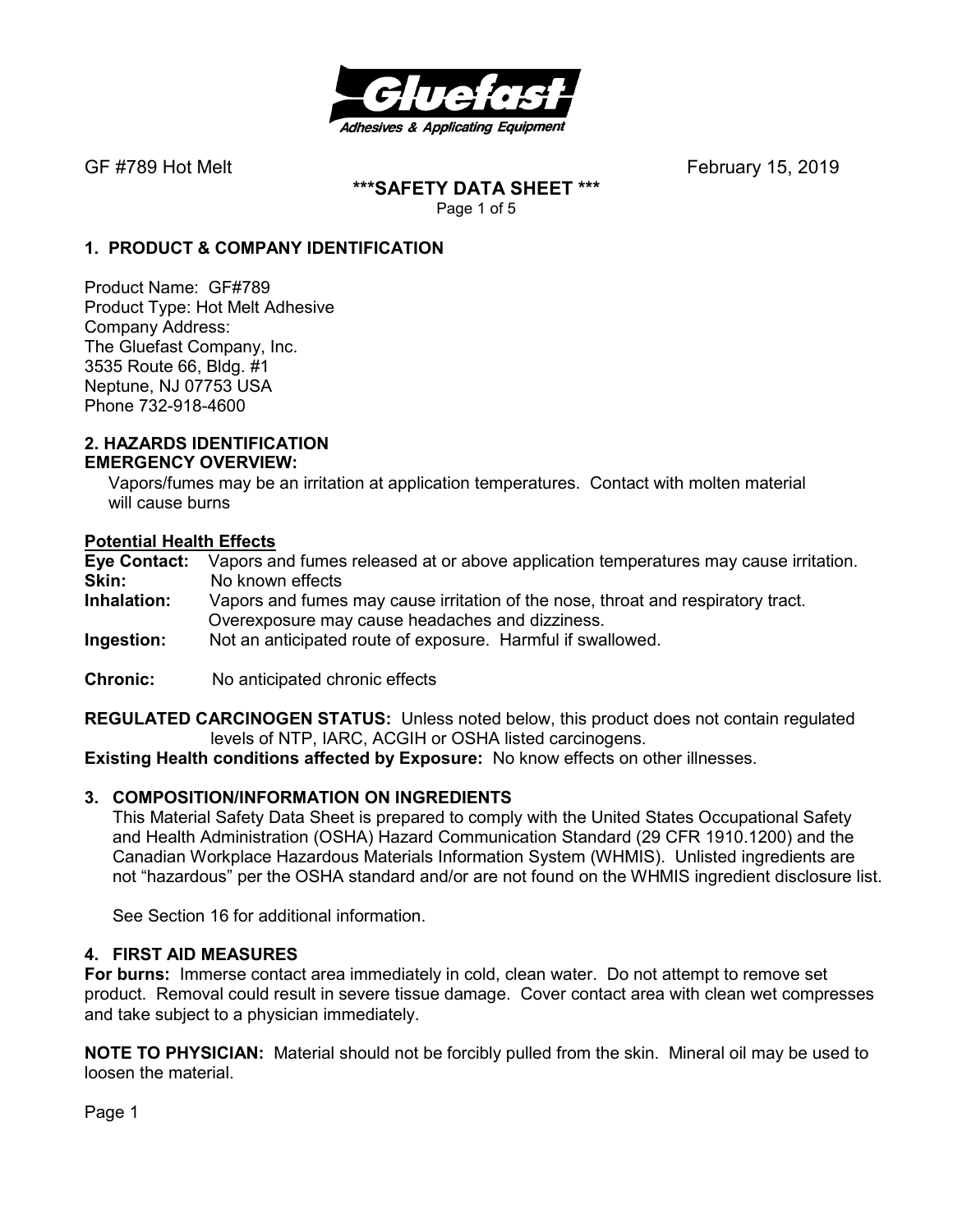

# **\*\*\*SAFETY DATA SHEET \*\*\***

Page 2 of 5

**If vapors inhaled:** Remove subject to fresh air. If breathing is difficult, give oxygen. If not breathing, give artificial respiration. Call a physician if symptoms persist.

**If Ingested:** If person can swallow, give one glass of water or milk. Do not induce vomiting. Get immediate medical attention. Never give anything by mouth to an unconscious person.

### **5. FIRE FIGHTING MEASURES**

 **Flash point/method:** Greater than 400 degrees F / Cleveland (204°C)

 **Upper Explosive Limit/Lower Explosive Limit:** Not Applicable

 **Auto-ignition Temperature:** Not Applicable

 **Appropriate Extinguishers:** Carbon dioxide, dry chemical, chemical foam, or water fog. Using a direct, straight water stream may tend to spread a fire.

 **Special Fire Fighting Procedures:** Avoid using direct straight water stream on molten material to reduce splattering and spreading of the fire.

 **Unusual Fire and Explosion Hazards:** None known.

 **Hazardous Combustion product:** Incomplete combustion can yield low molecular weight hydrocarbons, carbon monoxide.

### **6. ACCIDENTAL RELEASE MEASURES**

 **Spill or leak procedures:** Allow to solidify at room temperature, scrape up and place in disposal container.

### **7. HANDLING AND STORAGE**

Consult the Technical Data Sheet for specific storage instructions.

### **8. EXPOSURE CONTROLS/PERSONAL PROTECTION**

**Eye protection:** Wear safety glasses to reduce the potential for eye contact; a face shield is appropriate if splashing is likely. Have eyewashes available where eye contact can occur.

**Skin protection:** At elevated temperatures prevent contact by wearing thermally protective gloves and a long sleeved shirt. Provide a cold water source for burn treatment.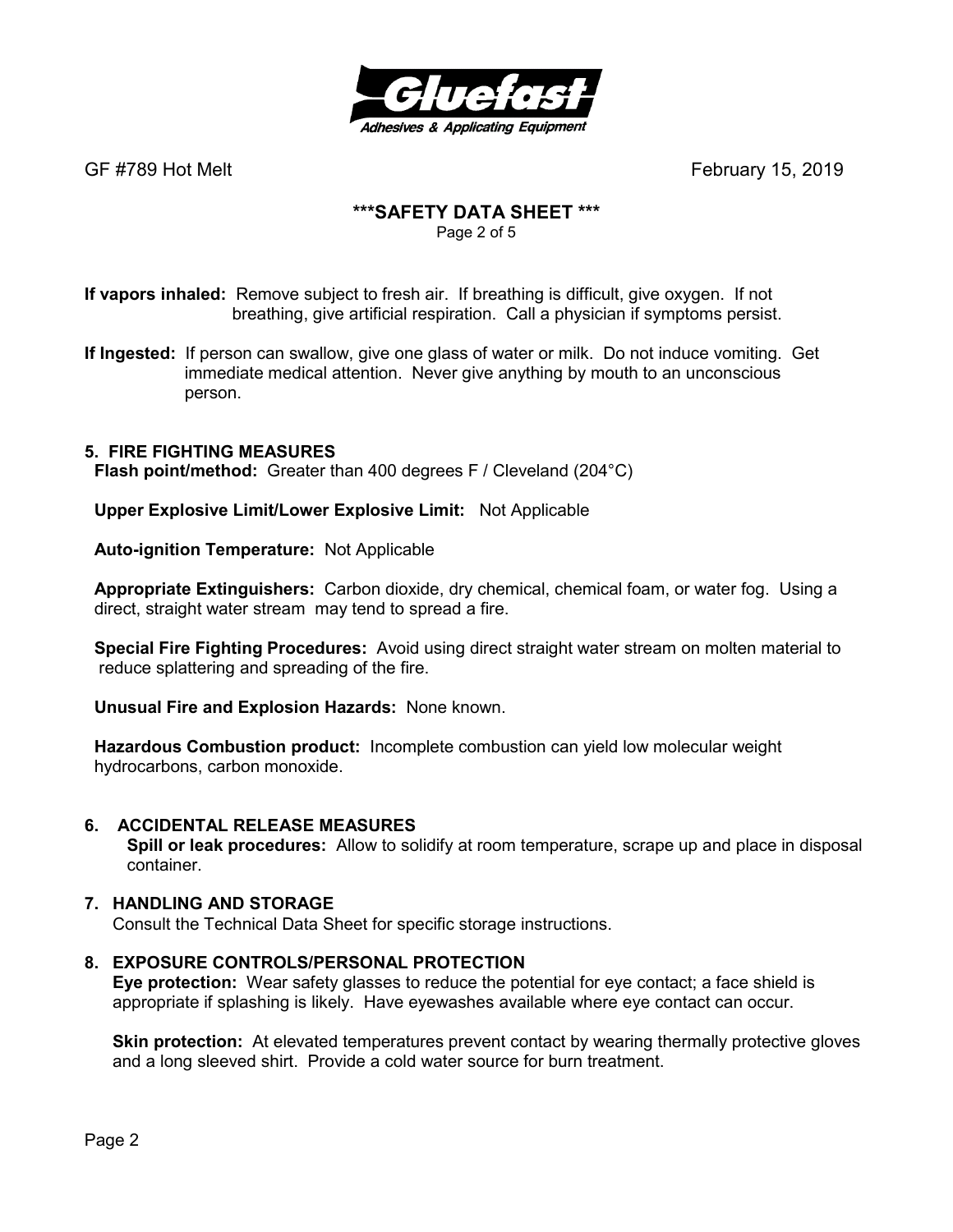

### **\*\*\*SAFETY DATA SHEET \*\*\***  Page 3 of 5

**Respiratory Protection:** Not normally required.Use NIOSH/MSHA approved respirator if conditions warrant.

**Ventilation:** Hot melts should be used with good ventilation. At the application temperature use of local exhaust over the pre-melting reservoir is encouraged.

# **9. PHYSICAL AND CHEMICAL PROPERTIES**

| Solid (as supplied)<br>White<br>Slight Odor<br>Not established<br>$100\%$<br>Not applicable (as supplied)<br>Not applicable (as supplied)<br>160-165°F<br>Not established<br>Not applicable<br>Not applicable<br>Not established<br>No levels of volatile organic compound emissions are<br>expected at ambient temperature and pressure. Low<br>molecular weight hydrocarbons may be emitted at<br>application temperature. Emissions data is best<br>developed by monitoring actual plant conditions. |
|---------------------------------------------------------------------------------------------------------------------------------------------------------------------------------------------------------------------------------------------------------------------------------------------------------------------------------------------------------------------------------------------------------------------------------------------------------------------------------------------------------|
| Stable                                                                                                                                                                                                                                                                                                                                                                                                                                                                                                  |
| Not established                                                                                                                                                                                                                                                                                                                                                                                                                                                                                         |
| Not established                                                                                                                                                                                                                                                                                                                                                                                                                                                                                         |
|                                                                                                                                                                                                                                                                                                                                                                                                                                                                                                         |

Hazardous Polymerization: Will not occur.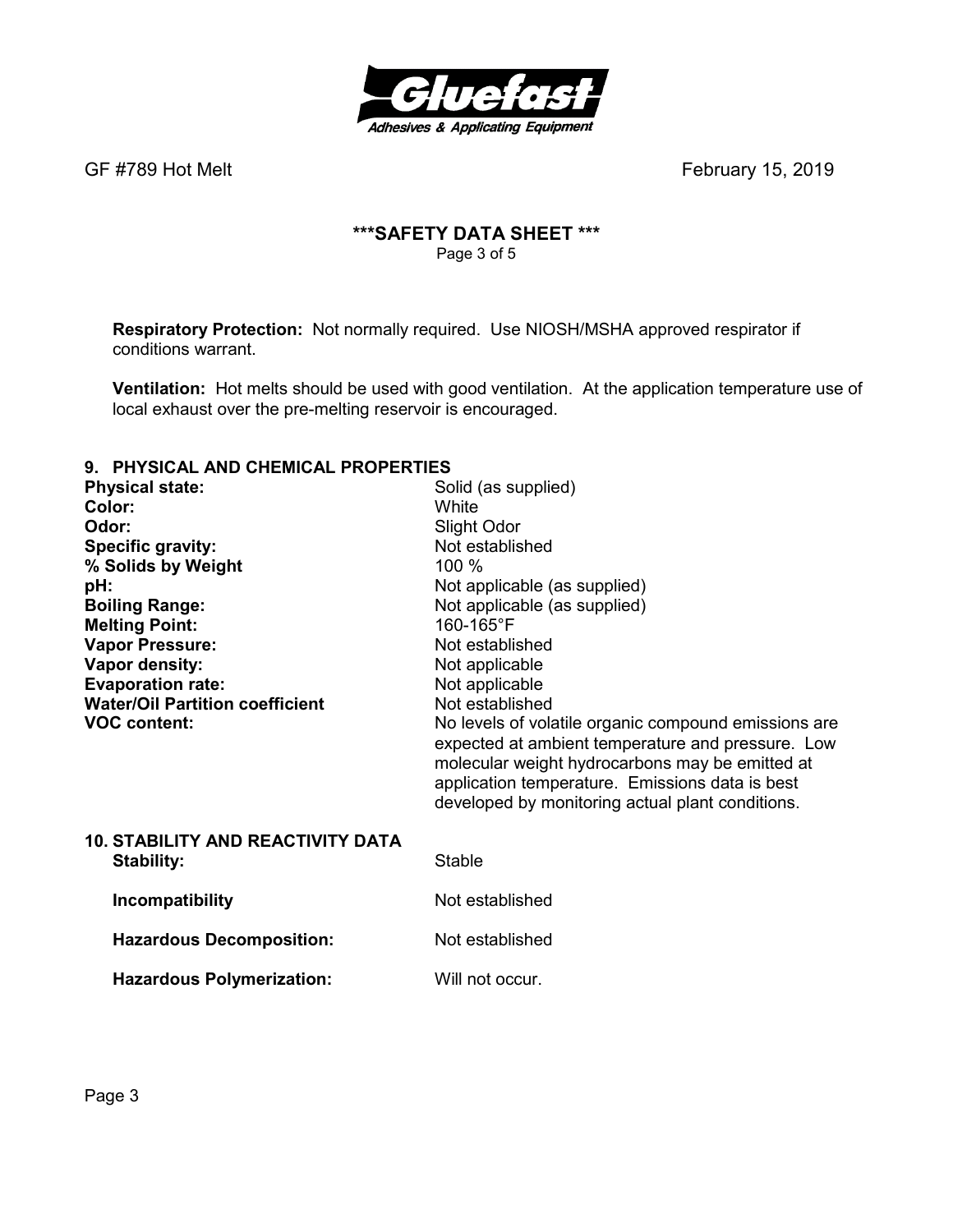

### **\*\*\*SAFETY DATA SHEET \*\*\***  Page 4 of 5

#### **11. TOXICOLOGICAL INFORMATION**  No data available

### **12. ECOLOGICAL INFORMATION**

No data available

### **13. DISPOSAL CONSIDERATIONS**

**To the best of our knowledge, this product does not meet the definition of hazardous waste under the U.S. EPA Hazardous Waste Regulation 40 CFR 261. Dispose of in an approved landfill. Consult your state, local or provincial authorities and your local waste vendor for more restrictive requirements.** 

### **14. TRANSPORT INFORMATION**

UNITED STATES DEPARTMENT OF TRANSPORTATION (DOT)

Dot Proper Shipping Name: NOT REGULATED

 It is our opinion that the information provided here may be used to transport this product in compliance with Canadian Transportation of Dangerous Goods.

### **15. REGULATORY INFORMATION**

FEDERAL

Toxic Substances control Act (TSCA)

Section 8 (b) – Inventory Status

 This product is in compliance with the Toxic Substances Control Act's Inventory requirements.

SARA TITLE III

Section 313: This product does not contain regulated levels of any toxic chemical subject to the reporting requirements of section 313 of Title iii of the Supervened Amendments and Reauthorization Act of 1986 (SARA) AND 40 CFR part 372